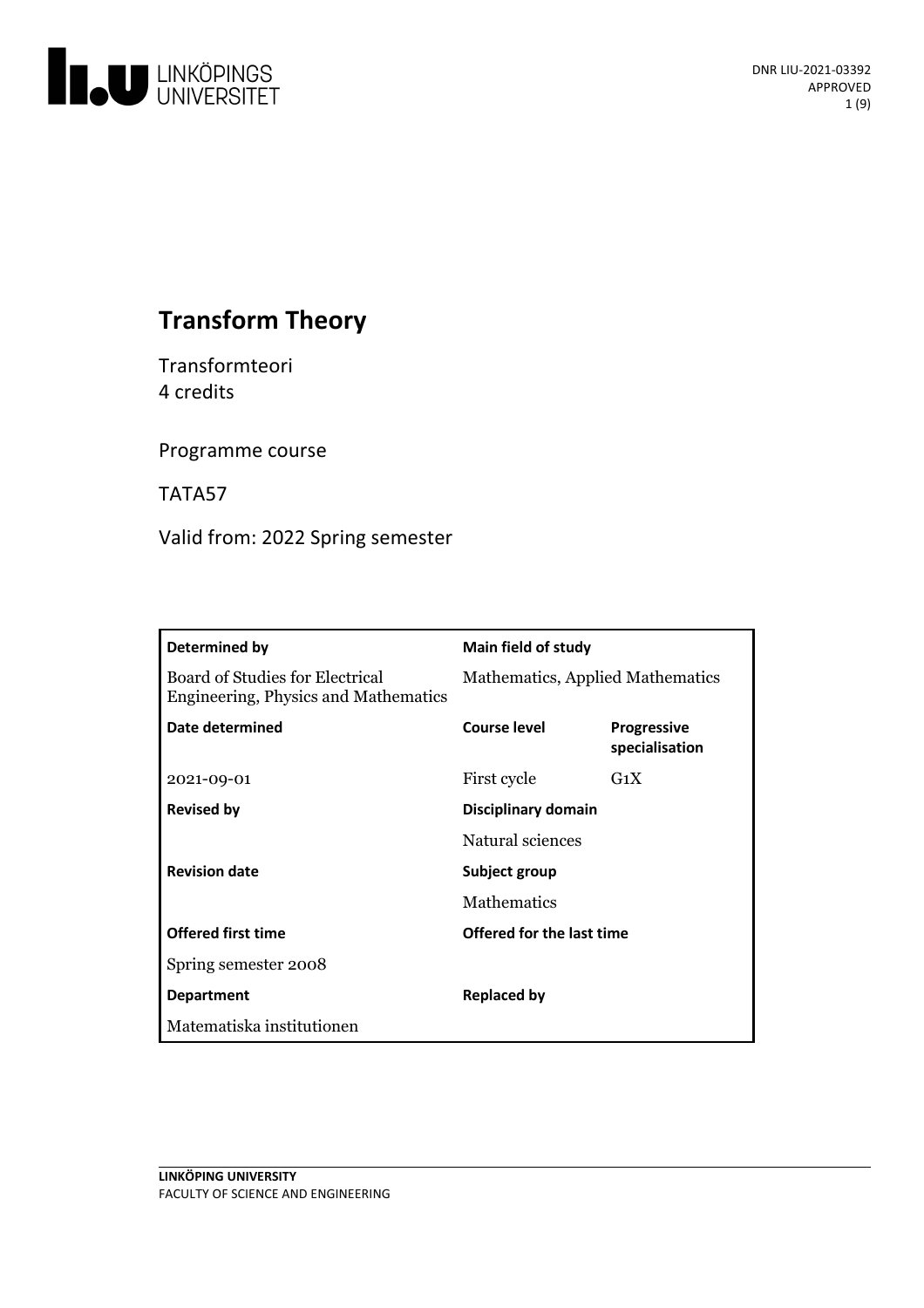## Course offered for

- Master of Science in Biomedical Engineering
- Master of Science in Applied Physics and Electrical Engineering International

## Prerequisites

Calculus, linear algebra

## Intended learning outcomes

The course aims to give students a deeper knowledge of Fourier analysis and Transform Theory , which have many applications in both technology and mathematics. After successfully completing the course the student is expected to

- 
- be acquainted with necessary conditions for the existence of the transforms,<br>• know and be able to derive simple properties of the transforms (e.g.<br>behaviour at infinity, scaling and translation rules, rules for differen
- 
- and integration as well as rules for multiplication by the time variable). <br>  $\bullet$  be able to derive the transforms of the elementary funktions,<br> $\bullet$  know the invversion theorems, uniqueness theorems, the convolution formulas and the Parseval and Plancherel theorems,<br>• be able to use the transforms to solve problems such as differential
- equations, Difference equations and convolution equations
- be acquainted with and be able to use results about uniform convergence (continuity, differentiability and integrability of limit functions, Weierstrass' Majorant Theorem).

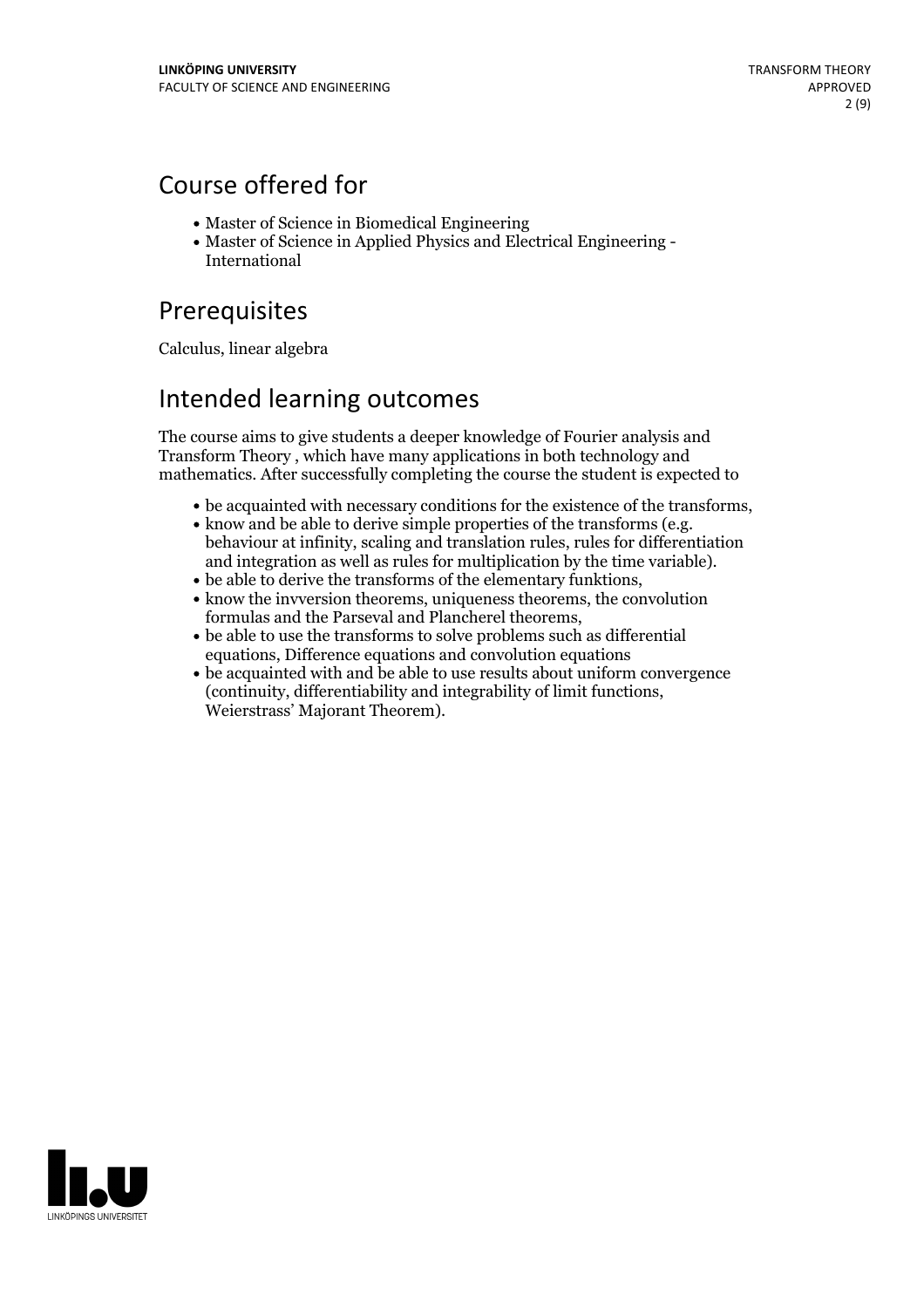## Course content

In this course we study some important linear transformations which allow us to translate linear problems (differential, integral and difference equations) into more tractable algebraic problems, whose solutions can then be translated back to

We study: Fourier series, which translate periodic functions into function series.<br>These series are used to analyze periodic behaviour. The problem of convergence of the function series is important and we look attuniform and pointwise convergence as well as convergence in the mean for Fourier series. Bessel's and Parseval's Theorems are key results. Fourier transforms: these transforms are used to analyze non-periodic behaviour. The inversion formula for Fourier transforms is of central importance, and other tools at our disposal include the rules of calculation, the convolution formula and Plancherel's Theorem. The Laplace transform: this transforms functions of a real variable into functions defined in the complex plane and it is used amongst other things for solving initial value problems. The tools at our disposal include rules of calculation, the convolution formula as well as initial and final value theorems. The Z-transform: transforms functions of the natural numbers into power series, and it is used to solve difference equations. The tools at our disposal include rules of calculation and the convolution formula.

# Teaching and working methods

Teaching is done through lectures and problem classes.

## Examination

TEN<sub>1</sub> Written examination  $\frac{4 \text{ credits}}{4 \text{ credits}}$  U, 3, 4, 5

## Grades

Four-grade scale, LiU, U, 3, 4, 5

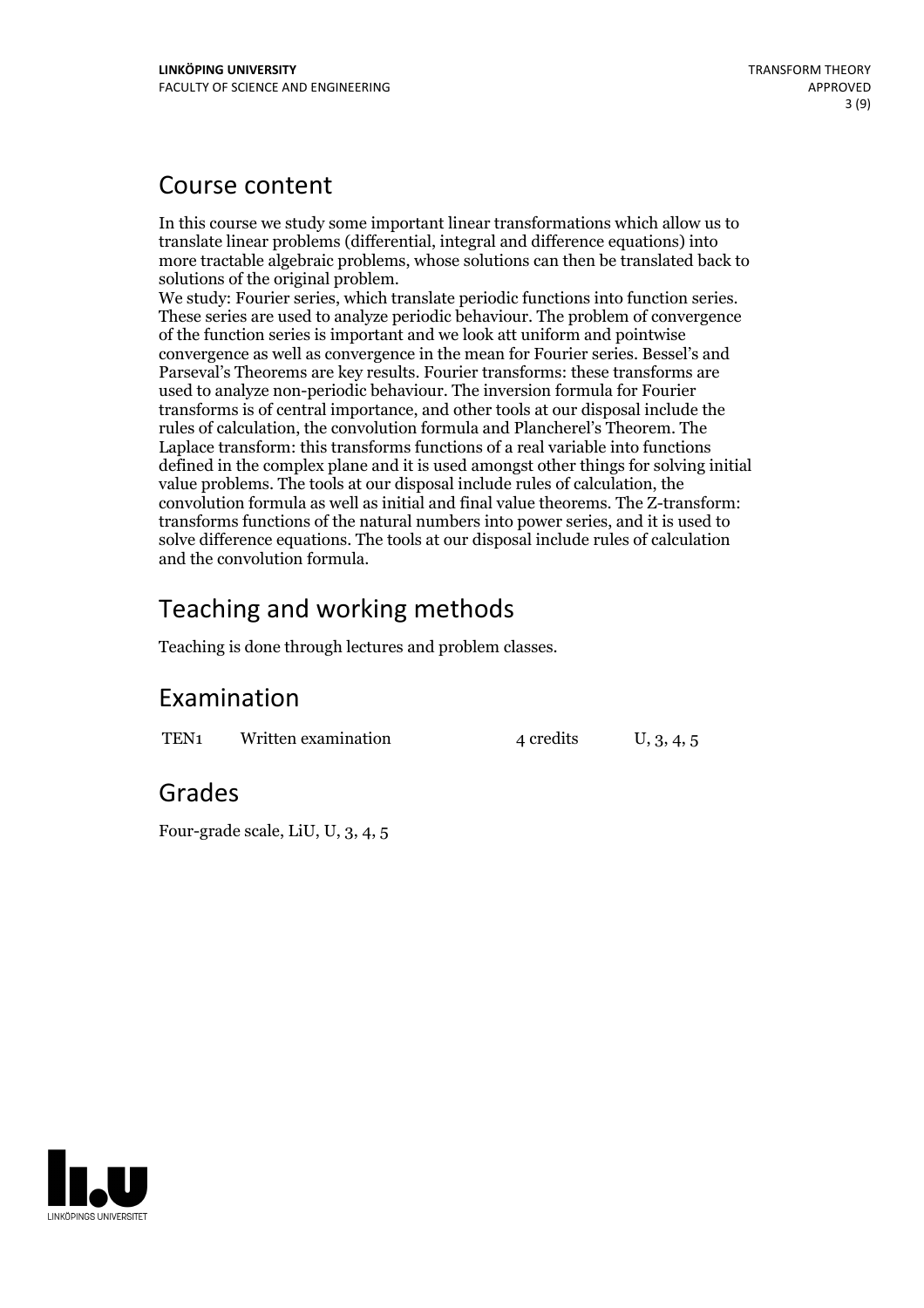# Other information

### **About teaching and examination language**

The teaching language is presented in the Overview tab for each course. The examination language relates to the teaching language as follows:

- If teaching language is "Swedish", the course as a whole could be given in Swedish, or partly in English. Examination language is Swedish, but parts
- of the examination can be in English. If teaching language is "English", the course as <sup>a</sup> whole is taught in English. Examination language is English. If teaching language is "Swedish/English", the course as <sup>a</sup> whole will be
- taught in English if students without prior knowledge of the Swedish language participate. Examination language is Swedish or English depending on teaching language.

#### **Other**

The course is conducted in a manner where both men's and women's experience and knowledge are made visible and developed.

The planning and implementation of a course should correspond to the course syllabus. The course evaluation should therefore be conducted with the course syllabus as a starting point.

If special circumstances prevail, the vice-chancellor may in a special decision specify the preconditions for temporary deviations from this course syllabus, and delegate the right to take such decisions.

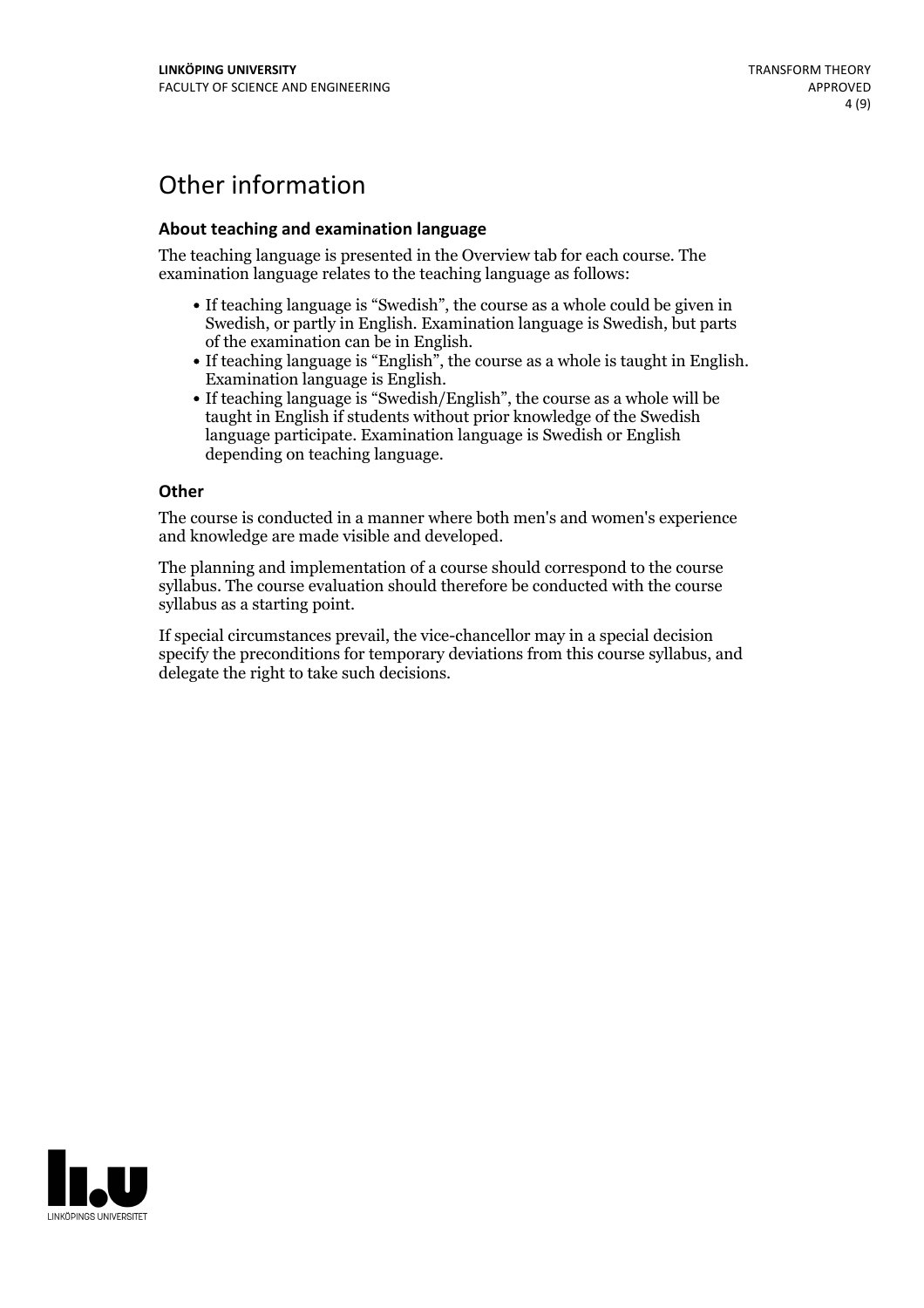## **Common rules**

## Course syllabus

A syllabus must be established for each course. The syllabus specifies the aim and contents of the course, and the prior knowledge that a student must have in order to be able to benefit from the course.

## Timetabling

Courses are timetabled after a decision has been made for this course concerning its assignment to a timetable module.

## Interruption in and deregistration from a course

The LiU decision, Guidelines concerning confirmation of participation in education (Dnr LiU-2020-02256), states that interruptions in study are to be recorded in Ladok. Thus, all students who do not participate in a course for which they have registered must record the interruption, such that the registration on the course can be removed. Deregistration from or interrupting a course is carried out using <sup>a</sup> web-based form: https://www.lith.liu.se/for- [studenter/kurskomplettering?l=en.](https://www.lith.liu.se/for-studenter/kurskomplettering?l=en)

## Cancelled courses and changes to the course syllabus

Courses with few participants (fewer than 10) may be cancelled or organised in a manner that differs from that stated in the course syllabus. The Dean is to deliberate and decide whether a course is to be cancelled or changed from the course syllabus.

## Guidelines relating to examinations and examiners

For details, see Guidelines for education and examination for first-cycle and second-cycle education at Linköping University, Dnr LiU-2020-04501 [\(http://styrdokument.liu.se/Regelsamling/VisaBeslut/917592\)](http://styrdokument.liu.se/Regelsamling/VisaBeslut/917592).

An examiner must be employed as a teacher at LiU according to the LiU Regulations for Appointments, Dnr LiU-2021-01204 [\(https://styrdokument.liu.se/Regelsamling/VisaBeslut/622784](https://styrdokument.liu.se/Regelsamling/VisaBeslut/622784)). For courses in second-cycle, the following teachers can be appointed as examiner: Professor (including Adjunct and Visiting Professor), Associate Professor (including Adjunct), Senior Lecturer (including Adjunct and Visiting Senior Lecturer), Research Fellow, or Postdoc. For courses in first-cycle, Assistant Lecturer (including Adjunct and Visiting Assistant Lecturer) can also be appointed as examiner in addition to those listed for second-cycle courses. In exceptional cases, a Part-time Lecturer can also be appointed as an examiner at both first- and second cycle, see Delegation of authority for the Board of Faculty of Science and Engineering.

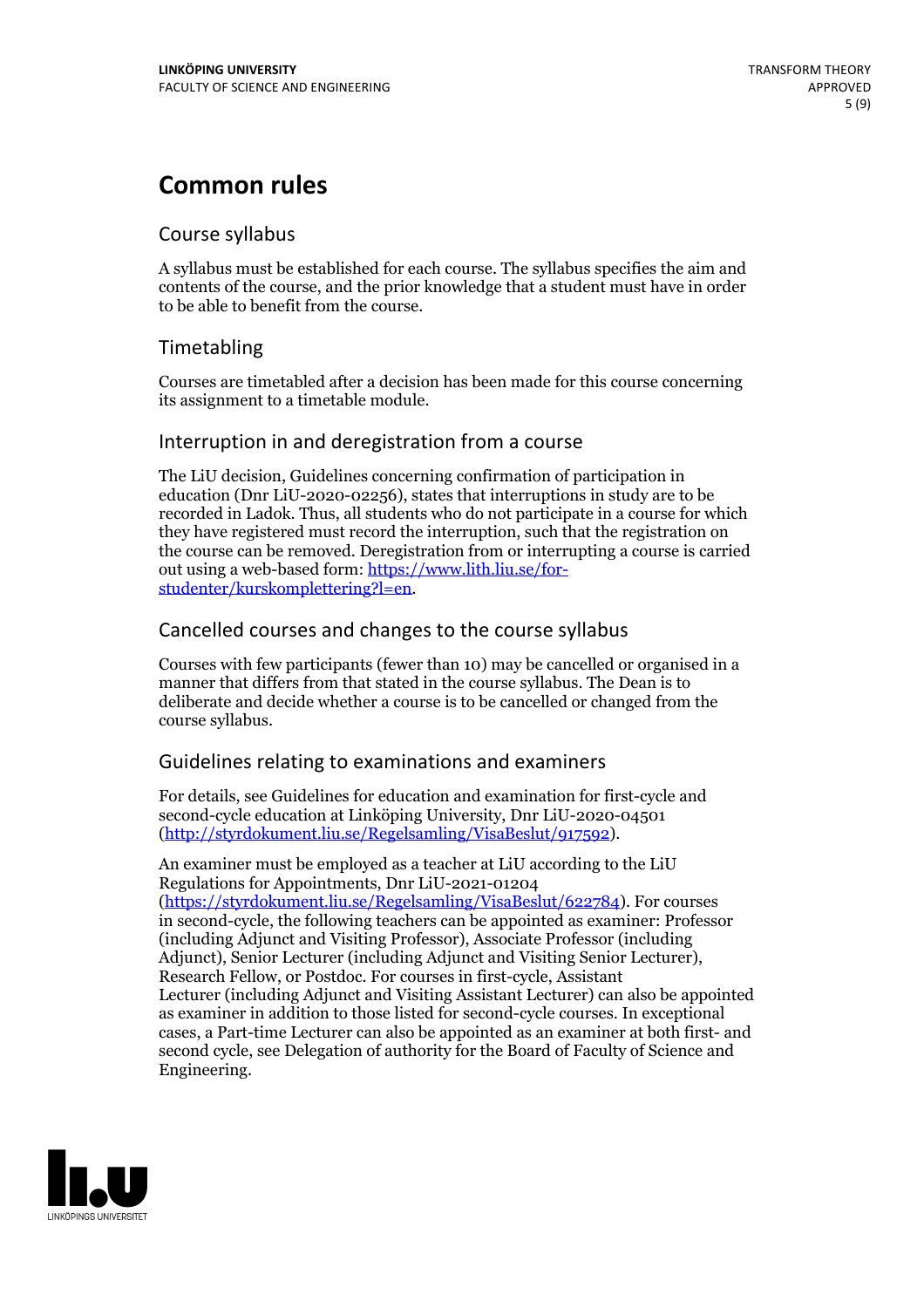## Forms of examination

#### **Principles for examination**

Written and oral examinations and digital and computer-based examinations are held at least three times a year: once immediately after the end of the course, once in August, and once (usually) in one of the re-examination periods. Examinations held at other times are to follow a decision of the faculty programme board.

Principles for examination scheduling for courses that follow the study periods:

- courses given in VT1 are examined for the first time in March, with re-examination in June and August
- courses given in VT2 are examined for the first time in May, with re-examination in August and October
- courses given in HT1 are examined for the first time in October, with re-examination in January and August
- courses given in HT2 are examined for the first time in January, with re-examination in March and in August.

The examination schedule is based on the structure of timetable modules, but there may be deviations from this, mainly in the case of courses that are studied and examined for several programmes and in lower grades (i.e. 1 and 2).

Examinations for courses that the faculty programme board has decided are to be held in alternate years are held three times during the school year in which the course is given according to the principles stated above.

Examinations for courses that are cancelled orrescheduled such that they are not given in one or several years are held three times during the year that immediately follows the course, with examination scheduling that corresponds to the scheduling that was in force before the course was cancelled or rescheduled.

When a course, or a written examination (TEN, DIT, DAT), is given for the last time, the regular examination and two re-examinations will be offered. Thereafter, examinations are phased out by offering three examinations during the following academic year at the same times as the examinations in any substitute course. If there is no substitute course, three examinations will be offered during re- examination periods during the following academic year. Other examination times are decided by the faculty programme board. In all cases above, the examination is also offered one more time during the academic year after the following, unless the faculty programme board decides otherwise. In total, 6 re-examinations are offered, of which 2 are regular re-examinations. In the examination registration system, the examinations given for the penultimate time and the last time are denoted.

If a course is given during several periods of the year (for programmes, or on different occasions for different programmes) the faculty programme board or boards determine together the scheduling and frequency of re-examination occasions.

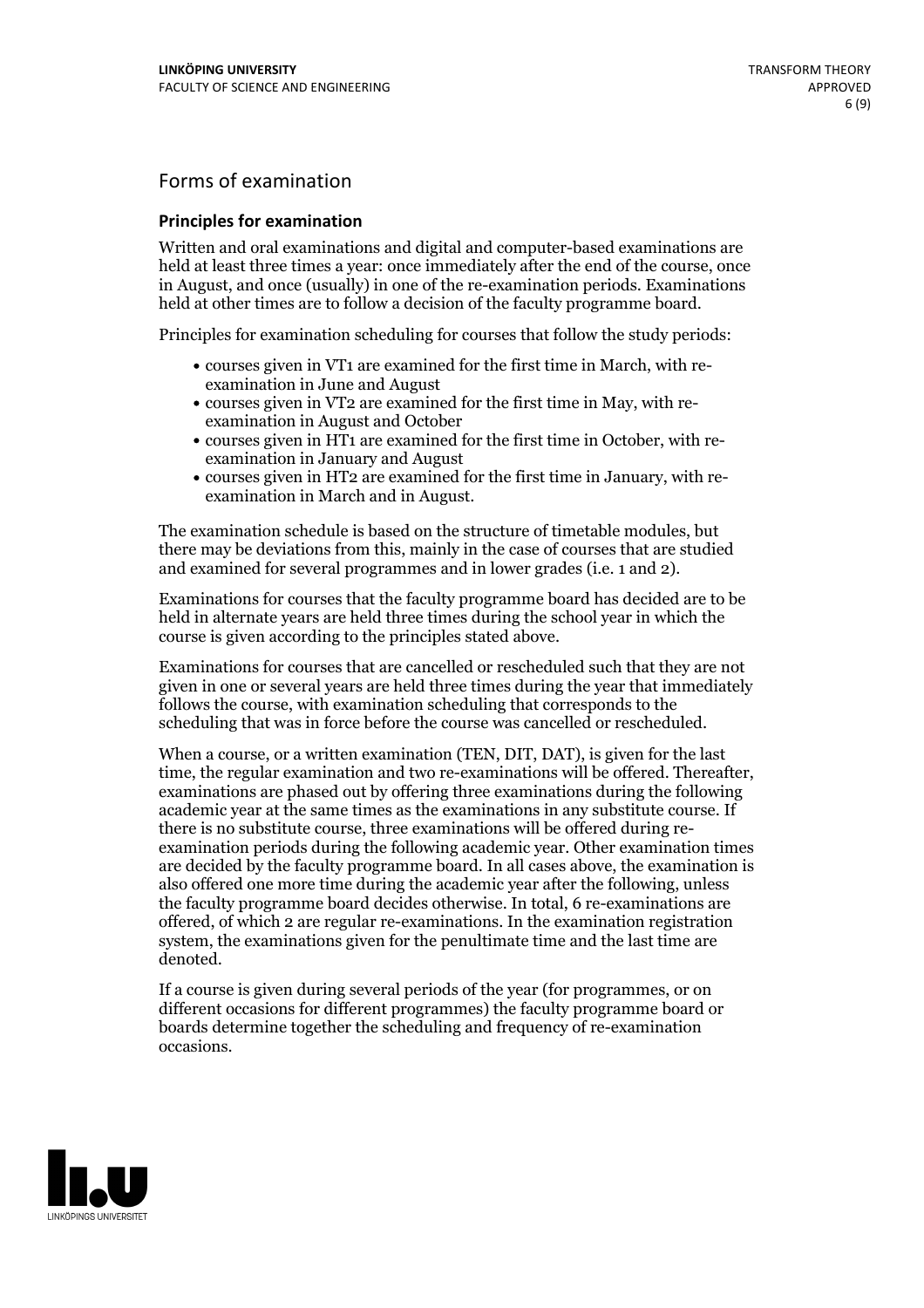### **Retakes of other forms of examination**

Regulations concerning retakes of other forms of examination than written examinations and digital and computer-based examinations are given in the LiU guidelines for examinations and examiners, [http://styrdokument.liu.se/Regelsamling/VisaBeslut/917592.](http://styrdokument.liu.se/Regelsamling/VisaBeslut/917592)

#### **Course closure**

For Decision on Routines for Administration of the Discontinuation of Educational Programs, Freestanding Courses and Courses in Programs, see DNR LiU-2021-04782. After a decision on closure and after the end of the discontinuation period, the students are referred to a replacement course (or similar) according to information in the course syllabus or programme syllabus. If a student has passed some part/parts of a closed program course but not all, and there is an at least partially replacing course, an assessment of crediting can be made. Any crediting of course components is made by the examiner.

### **Registration for examination**

In order to take an written, digital or computer-based examination, registration in advance is mandatory, see decision in the university's rule book [https://styrdokument.liu.se/Regelsamling/VisaBeslut/622682.](https://styrdokument.liu.se/Regelsamling/VisaBeslut/622682) An unregistered student can thus not be offered a place. The registration is done at the Student Portal or in the LiU-app during the registration period. The registration period opens 30 days before the date of the examination and closes 10 days before the date of the examination. Candidates are informed of the location of the examination by email, four days in advance.

### **Code of conduct for students during examinations**

Details are given in a decision in the university's rule book: <http://styrdokument.liu.se/Regelsamling/VisaBeslut/622682>.

#### **Retakes for higher grade**

Students at the Institute of Technology at LiU have the right to retake written examinations and digital and computer-based examinations in an attempt to achieve a higher grade. This is valid for all examination components with code "TEN", "DIT" and "DAT". The same right may not be exercised for other examination components, unless otherwise specified in the course syllabus.

A retake is not possible on courses that are included in an issued degree diploma.

#### **Grades**

The grades that are preferably to be used are Fail (U), Pass (3), Pass not without distinction  $(4)$  and Pass with distinction  $(5)$ .

- Grades U, 3, 4, 5 are to be awarded for courses that have written or digital examinations.<br>• Grades Fail (U) and Pass (G) may be awarded for courses with a large
- degree of practical components such as laboratory work, project work and

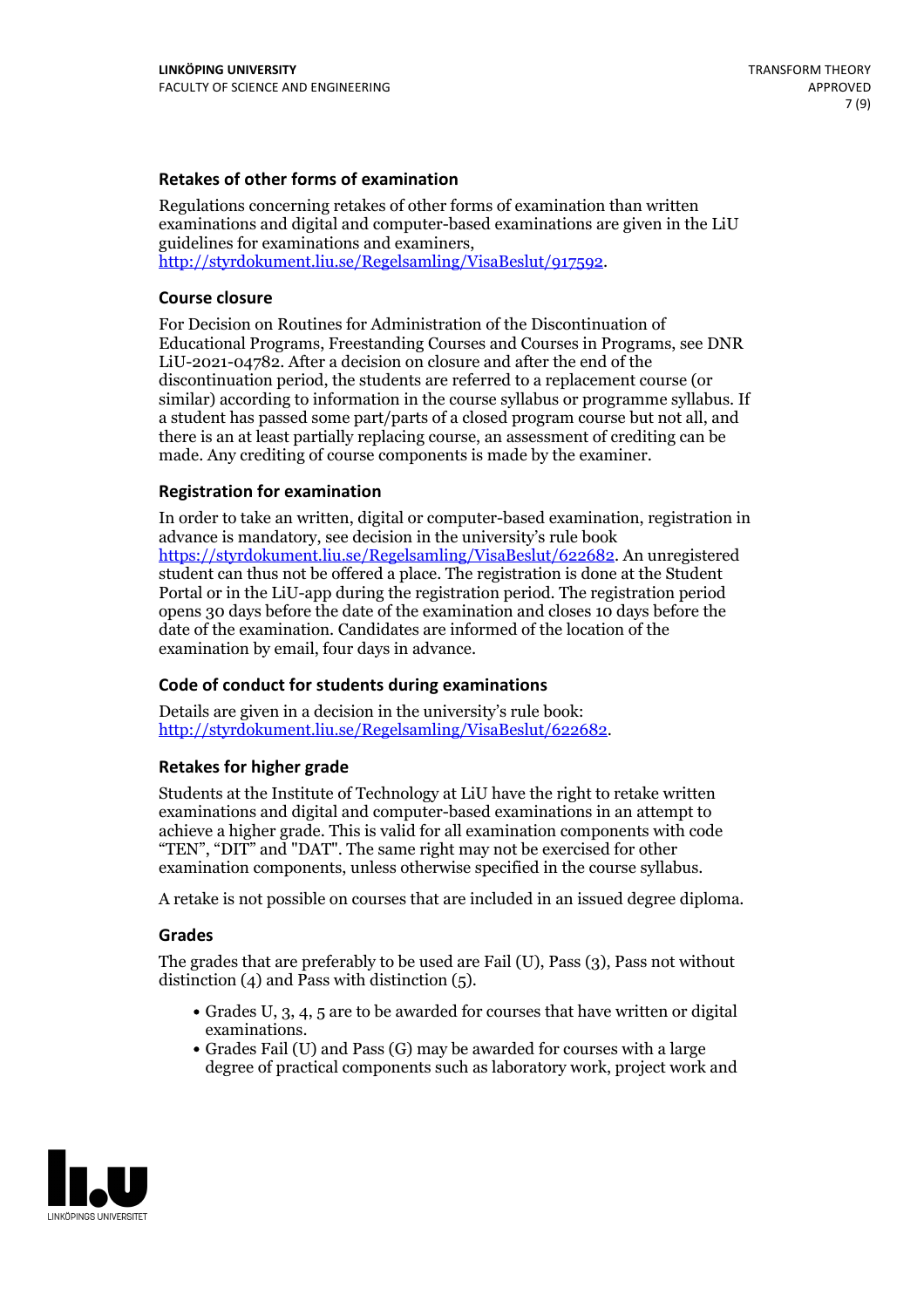group work.<br>• Grades Fail (U) and Pass (G) are to be used for degree projects and other independent work.

### **Examination components**

The following examination components and associated module codes are used at the Faculty of Science and Engineering:

- Grades U, 3, 4, 5 are to be awarded for written examinations (TEN) and
- digital examinations (DIT).<br>• Examination components for which the grades Fail (U) and Pass (G) may be awarded are laboratory work (LAB), project work (PRA), preparatory written examination (KTR), digital preparatory written examination (DIK), oral examination (MUN), computer-based examination (DAT), home
- assignment (HEM), and assignment (UPG).<br>• Students receive grades either Fail (U) or Pass (G) for other examination components in which the examination criteria are satisfied principally through active attendance such as tutorial group (BAS) or examination item
- (MOM).<br>• Grades Fail (U) and Pass (G) are to be used for the examination components Opposition (OPPO) and Attendance at thesis presentation (AUSK) (i.e. part of the degree project).

In general, the following applies:

- 
- Mandatory course components must be scored and given <sup>a</sup> module code. Examination components that are not scored, cannot be mandatory. Hence, it is voluntary to participate in these examinations, and the voluntariness must be clearly stated. Additionally, if there are any associated conditions to
- the examination component, these must be clearly stated as well.<br>• For courses with more than one examination component with grades U,3,4,5, it shall be clearly stated how the final grade is weighted.

For mandatory components, the following applies (in accordance with the LiU Guidelines for education and examination for first-cycle and second-cycle education at Linköping University,<br>[http://styrdokument.liu.se/Regelsamling/VisaBeslut/917592\)](http://styrdokument.liu.se/Regelsamling/VisaBeslut/917592):

If special circumstances prevail, and if it is possible with consideration of the nature of the compulsory component, the examiner may decide to replace the compulsory component with another equivalent component.

For possibilities to alternative forms of examinations, the following applies (in accordance with the LiU Guidelines for education and examination for first-cycle [http://styrdokument.liu.se/Regelsamling/VisaBeslut/917592\)](http://styrdokument.liu.se/Regelsamling/VisaBeslut/917592):

If the LiU coordinator for students with disabilities has granted a student the right to an adapted examination for a written examination in an examination hall, the student has the right to it.